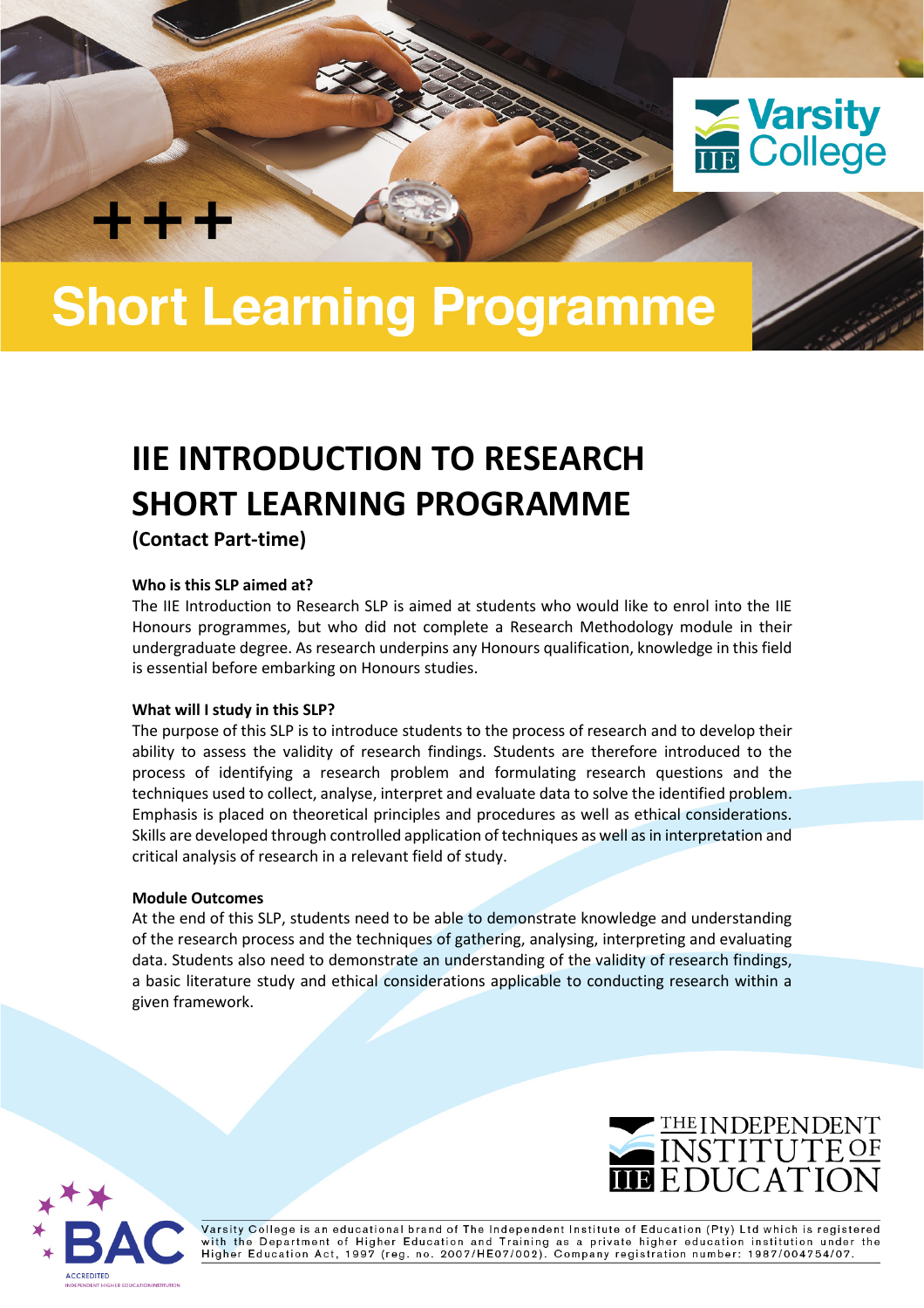### **How is this SLP structured at The IIE's Varsity College?**

The SLP in Introduction to Research is 18 hours in duration which will be presented in semester 2 of year one of the contact Honours Programme. It will be timetabled separately. You will need to successfully complete an examination at the end of the programme to pass this SLP. A timetable will be made available on campus.

# **What is The Teaching and Learning Strategy of The IIE's Varsity College, and how will it help prepare me for the 21st century working world?**

At The IIE's Varsity College we are proud of, and passionate about, our shift away from the 'traditional lecturing' methodology to our blended-learning strategy – the VC Blend.

This blended-learning strategy extends learning beyond the confines of the classroom and creates opportunities for our students to work collaboratively, with peers and their educators, to construct their understanding of concepts. Student engagement is supported by the use of a learning management system (LMS) and the online learning materials that have been developed to underpin our teaching strategy.

The Blended Learning environment is such that it encourages and promotes independent study, research, and online engagement, both in and outside of the classroom. To this effect The IIE's Varsity College supports this learning environment by promoting campus environments that will enable such learning, and by encouraging students to BYOT (Bring Your Own Technology) so as to develop the necessary academic and digital literacies over the duration of this qualification.

This student-focused approach compels our students to be accountable for their learning while developing the critical skills they will need to thrive in the rapidly changing 21st century work environment.

As such, academic life for our students is dynamic, challenging and relevant.

#### **Certification**

The Introduction to Research is a SLP that is certified by The Independent Institute of Education (The IIE).

All SLPs have been specifically designed for working adults. These SLPs differ from The IIE full qualifications that are also available through The IIE's Varsity College and which are registered on the National Qualifications Framework. Before you register you must ensure that the programme you select best suits your individual learning and workplace objectives

### **British Accreditation Council**

The IIE is not only accredited in South Africa but its dedication to providing quality education also led to it being accredited by the British Accreditation Council (BAC) in 2014. The British Accreditation Council is an independent authority in the United Kingdom that accredits private providers globally, including Greece, Switzerland, Singapore, India, Mauritius and the United Arab Emirates. In 2017 The IIE had its accreditation status confirmed by the BAC as an Independent Higher Education Institution confirming our confidence in the international comparability of our standards.

"South African students need to know, when they select a private higher education institution, that the standards offered are equivalent to those of a public University. Our students get this from our extensive local accreditation and registration. The students also benefit from knowing